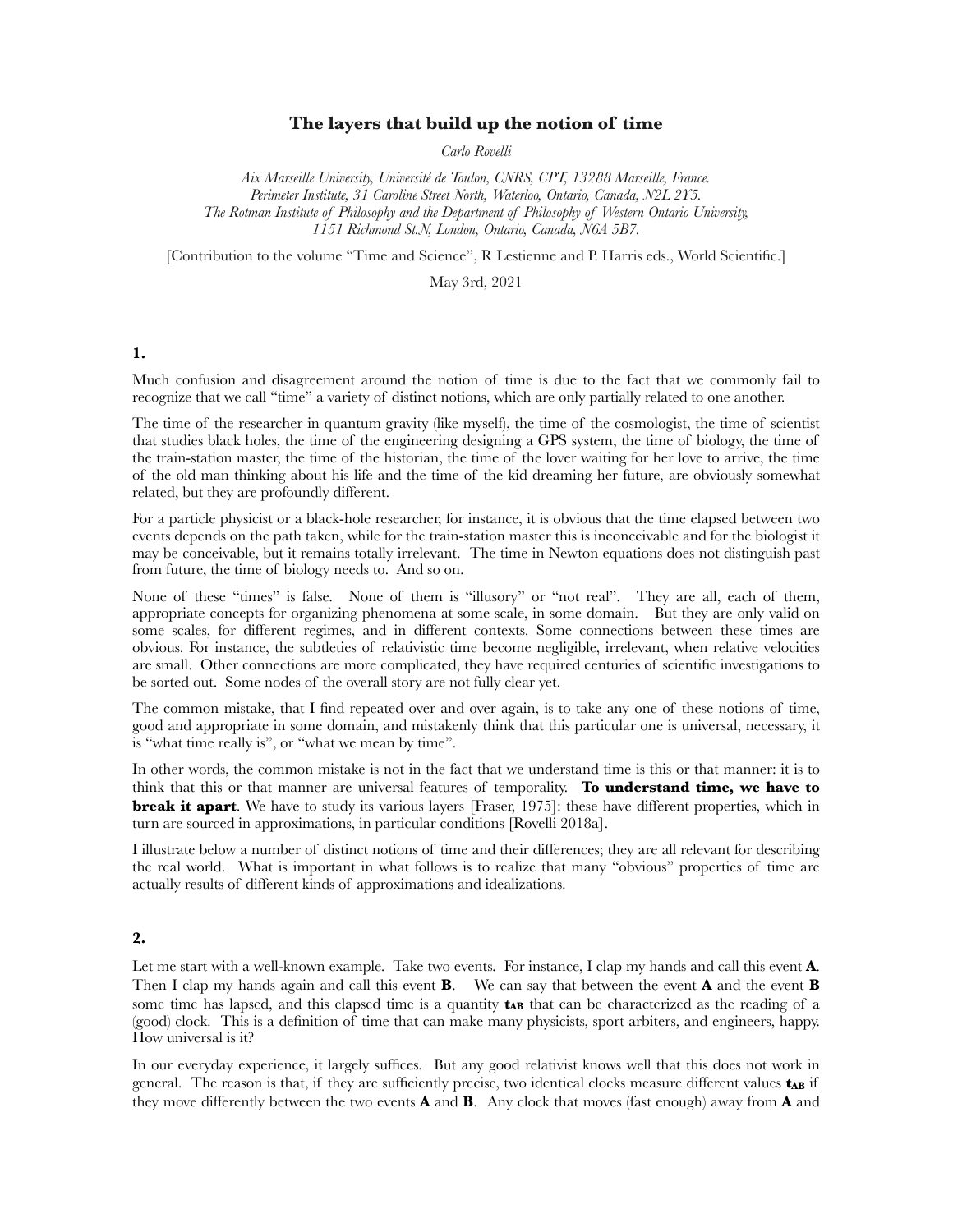then comes back (fast enough) to **B** measures a *shorter* time than a stationary clock. So the time lapse between **A** and **B** is in fact arbitrary short, if the clock measuring it is moved fast enough. This is a fact.

We may try to correct the previous definition by stating that the "true" time lapse between the event **A** and the event **B** is the time measured by a stationary clock: a clock *that remains in my hand* and does not move. This, we may think, is the *longest* possible time span between **A** and **B**.

But this would be wrong, again. The clock that measures the *longest* time span between **A** (the first clap of my hands) and **B** (the second clap of my hands) is actually not the clock that remains near my hands. It is a clock that I throw upward at the moment of **A** and catch back when it falls down precisely at **B**. (The reason is that this clock is in free fall during the flight, hence follows a geodesic, which can be shown to maximizes the *proper time* between the extremes of the flight). We could define time in this way, but it follows that if we do so we cannot synchronize clocks over a region. If I clap three times, the total time is not the sum of the two intermediate times.

There is no common clock time: each clock measures its own 'proper' time along its path, and the proper times do not match on arrival. The time of a relativist is definitely quite different from the universal common clock time of our daily experience.

This is just how Nature happens to work. There is nothing wrong in the idea of a **common universal time**, but this idea only works within an approximation where we disregard relativistic effects. **General relativistic time** is not unique and not universal.

### **3.**

The same is true with regard to cosmological time. Cosmologists use the notion of "**cosmological time**", which is roughly defined as the time that a clock sitting inside a galaxy would have measured it had started at the Big Bang. But this notion of time is an approximation, because when two galaxies merge (as our Milky Way and Andromeda are headed to do in the future) they have in general different proper times from the Big Bang. Which of the two has the "right" time? The question is obviously meaningless. Cosmological time is only defined under the (false) assumption of exact homogeneity. Beyond this approximation, cosmological time does not correspond to clock time.

Even within the homogeneity idealization, the simultaneity surfaces defined by cosmological time are not simultaneity surfaces in the sense of special relativity, as can be easily shown. Cosmological time is a fully conventional arbitrary labeling of spacetime events.

Neither our common non-relativistic time, nor cosmological time, not full relativistic times are "true times". They are related but distinct temporal notions, with different properties. The unicity of our common-sense notion of time is the result of an approximation, like the apparent flatness of the surface of the Earth.

# **4.**

A good example of the misunderstanding caused by the failure to appreciate that the notion of time is complex and not monolithic is the erroneous argument that Einstein's relativity implies a static fourdimensional 'block' universe [Putnam 1967].

The argument goes as follows. Given two events **A** and **B**, with **B** in the past of **A**, the theory of relativity states that it is possible to find a third event **C** that is "simultaneous" to **A** with respect to some observer but also "simultaneous" to **B** with respect to some other observer. Since two simultaneous events are said to be both "real now" in common language, it follows that all the events of the universe are all "real now". Hence the universe is a four dimensional "block universe", which is "without becoming".

The argument is wrong because it is based on the mistaken assumption that the only manner time can function is as in our naïve non-relativistic intuition, where simultaneity can be defined in a transitive and observer independent manner. Einstein's definition of simultaneity is relational and is not transitive. This misunderstanding leads to **the false alternative between Presentism and Eternalism** [Rovelli 2019].

Presentism is the picture of reality based on the idea that there is a common objective "now" all over the universe. This idea is based on the commonsense impression that what we see around us is the is the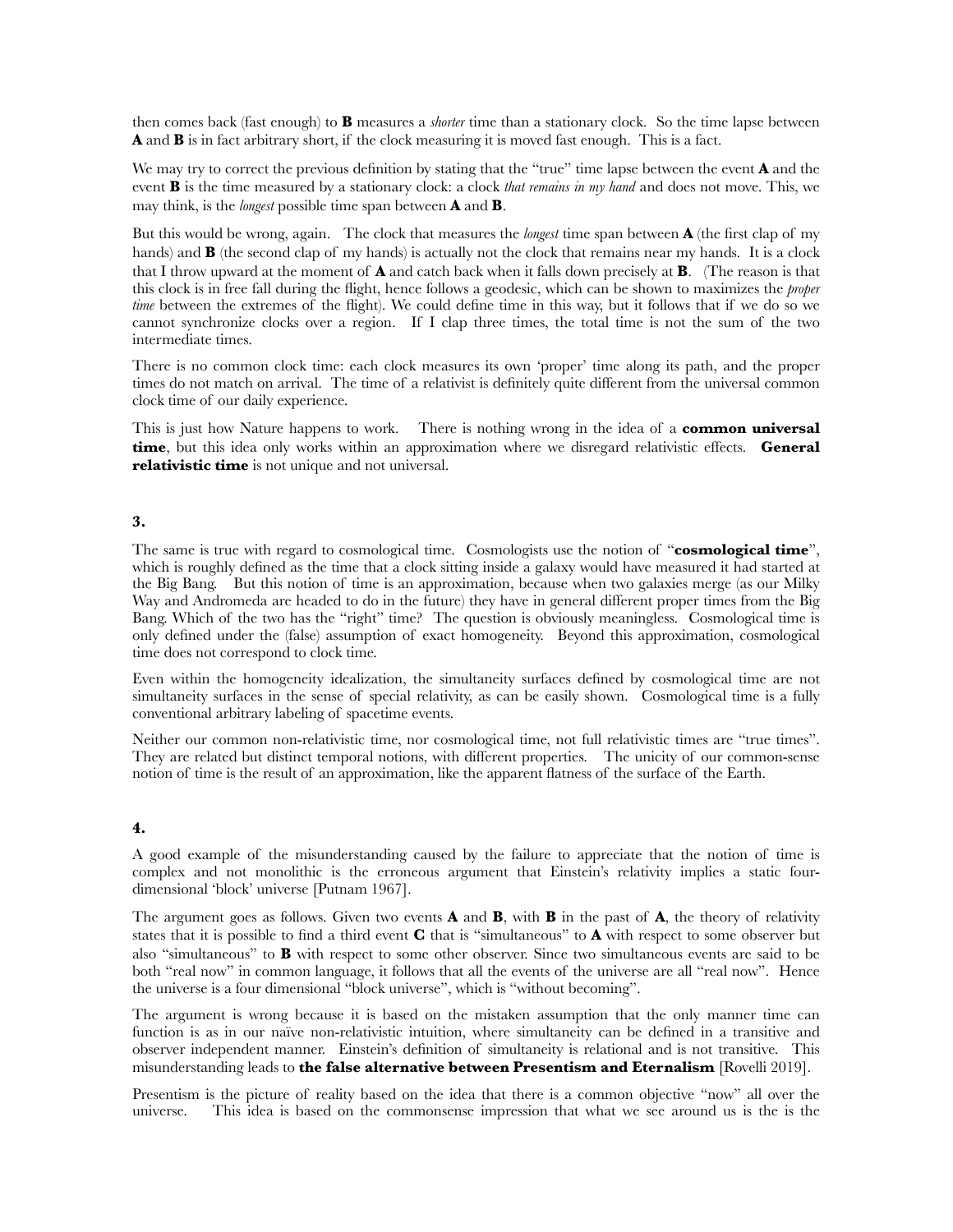common and objective "now". The discoveries of the physics of the last century have conclusively shown that this view is undefendable as the idea that the Earth is the center of the Universe. The commonsense impression that what we see a shared "now" is based on the fact that our senses are imprecise and we do not resolve the light traveling time. It is much like the fact that around us we see that the Earth is flat.

Eternalism is the idea that there is no temporal becoming, and our sense of temporal becoming is illusory. What the universe truly is, according to the Eternalist, is a static four-dimensional block, where future events are "real now" as present events are. This too is an absurd position, because the four-dimensional spacetime of relativistic theories is a manifold of events, namely of "happenings", and there is nothing "static" about them. There is nothing in relativity that motivates us to say that a future event is "real now", in any reasonable sense. **General relativity is about happenings, not about anything static**.

The source of the confusion is the mistaken idea that either time is exactly as in our naïve intuition, or it does not exist, it is illusory. This leads to the mistaken idea that Presentism and Eternalism are the sole alternatives. They are not. Relativity offers a third possibility, where things happen, but there is no global present. A physicist working with relativity easily develops the proper intuition to deal with a local becoming that is not organized in a single global shift from a universal now to the next [Rovelli 2019]. It is a notion of time that lacks the global character.

## **5.**

Before Newton, in the long intellectual tradition that goes from Aristotle [Aristotle] to Descartes, as well as in common parlance, "time" was mostly understood as a counting of events: day, night, day, night… It is Newton who introduced the idea that time passes "by itself" irrespectively from the events happening. (In his famous defense of the relational notions of space, against Newtonian's absolute space, Leibniz was largely articulating (also with new arguments) notions of space and time that were traditional, not novel.) A few centuries later, Newtonian time looks "natural" to us.

Detaching the idea of an autonomously flowing time from the actual events of the world was instrumental for Newton to build the conceptual structure of mechanics, and proved a very effective move.

This implies that there are two distinct notions of times that are often at play (Newton clearly distinguishes the two in the *Principia* [Newton]). The first is the old notion of time as the simple *relative* succession of the events. The second is the Newtonian idea of a metric (measurable) time flowing *by itself*.

The difference is substantial. For instance, if truly nothing happens, Newtonian time continues to pass; while it is meaningless to say that the counting of happenings continues if nothing happens.

The traditional notion is *relational*: time is a relation between events. No events happening, no time. While the novel notion of time introduced by Newton refers to a (peculiar) *entity*, which exists by itself.

Once again, neither of the two is right or wrong: **relational time and Newtonian time** are just two notions playing a role in the organization of the phenomena.

Newtonian time definitely turned out to be far more effective than relational time in science for a few centuries. But Einstein's revolution changed the game in an unexpected manner, which in a sense lead to a compromise between the two previous notions of time. Newtonian time was first brought together with Newtonian space (another peculiar *entity* introduced by Newton) to form *spacetime*. Then, this spacetime itself was identified by Einstein as a physical field, the gravitational field. As such, it is definitely an entity, but not a *peculiar* entity anymore. It is a rather mundane entity: a field like the other fields that modern physics uses to describe the world. Notice that even the causal structure of spacetime is just a property of a field, the gravitational field.

Thus, Newtonian time is reduced to an aspect of a field, an ensemble of events itself, after all. The traditional relational notion of time, on the other hand, remains useful, of course. We can still count events in a general relativistic context and call "time" their relations, which are well accounted for by the mathematics of general relativity. We can still count day, night, day, night… and call this time, also in a general relativistic Solar System.

Again, we have a multiplicity of notions of time, and we understand their relations: how some emerge within approximations from others in special regimes.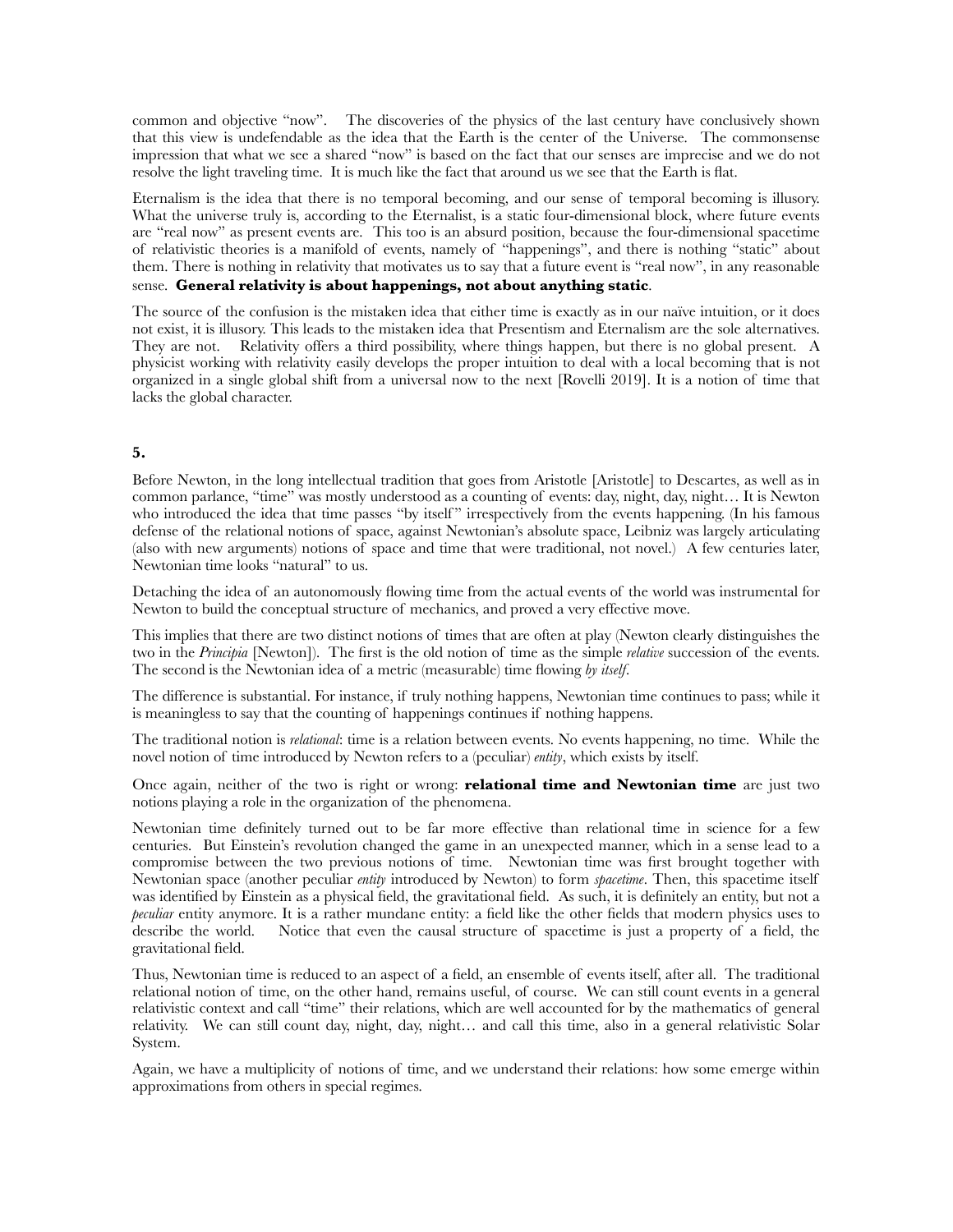#### **6.**

There is no consensus on a **quantum theory of gravity** yet, and no direct empirical support for any of the current tentative theories. But there are tentative theories of quantum gravity, that coherently and consistently merge quantum theory and general relativity. Among the best is *loop quantum gravity,* with which I work [Rovelli 2004].

Loop quantum gravity describes the quantum behavior of the gravitational field, namely of (relativistic) spacetime. It describes for instance the possibility that between two events **A** and **B** even the time measured by *the same* clock could be in quantum superposition of two different values.

Recently, the possibility of measuring this effect (predicted by all current quantum gravity tentative theories) in the laboratory is been considered by some laboratories [Bose 2017, Marletto 2017].

In loop quantum gravity, the relational notion of time, namely the possibility of counting series of events, remains in place, but the Newtonian time, like the proper times of general relativity are replaced by quantum variables, which, like all quantum variables, can be discrete, have a probabilistic dynamics and be in superposition [Rovelli 2018b].

### Hence **the basic equations of quantum gravity are very likely not to include a time variable** [De Witt 1967]. The basic equations of loop quantum gravity, indeed, don't have a time variable [Rovelli 2004].

This, however, is no big deal, because classical general relativity can be equally formulated without using a time variable, for instance in its Hamilton-Jacobi formulation. There is nothing mysterious in the absence of a time variable, in spite of the discussion that his fact has generated and unfortunately still generates. The reason for the absence of a time variable is simply that in general relativistic physics, as mentioned above, there is no preferred time variable, no preferred interval between **A** and **B**. Hence, it is rather obvious that the theory can be formulated without a preferred time variable. The theory gives the **relative evolution** of physical variables with respect to one another. For instance, it gives the evolution of local variables with respect to local clocks times, and the **relative evolution** of clock times with respect to one another.

Consider for instance the example described above, where I keep one clock in my hand, throw the second upward and catch it when it falls back. It is a fact that the time between the launch and catch measured by the two clocks is different. Which of the two measures the *true* elapsed time? Is the theory describing how the flying clock evolves in the *true* time defined by the stationary clock, or vice-versa? The question is meaningless: the theory tells us how the clocks change one with respect to the other.

The conceptual structure of the theory is clear and well defined without any need to single out a preferred variable and call it the real time [Rovelli 2011].

Loop quantum gravity allows us to (tentatively) compute what happened around the Big Bang, in the interior of black holes or in other situation where spacetime is not classical, in a comprehensible and predictive (although not yet empirical supported) way, without any need of having a specific time variable, or a preferred notion of time, besides the ancient relational idea that we can call time any counting of events.

## **7.**

A striking feature of the entire structure of elementary physics (classical mechanics, relativistic field theory, quantum mechanics [see DiBiagio 2020], quantum field theory, the Standard Model, general relativity…) is the fact that the basic equations to do not distinguish the past from the future (provided we also swap parity and charge, namely swap the names "left" with "right" and "positive" with "negative" charge) [Price 1997].

This is in striking contrast with the manifest irreversibility of most phenomena around us, that makes the past direction of local time dramatically different from its future direction.

All observable distinctions between past and future can be traced to a fact: the tendency to equilibrate towards the future, but not towards the past [Myrvold 2021].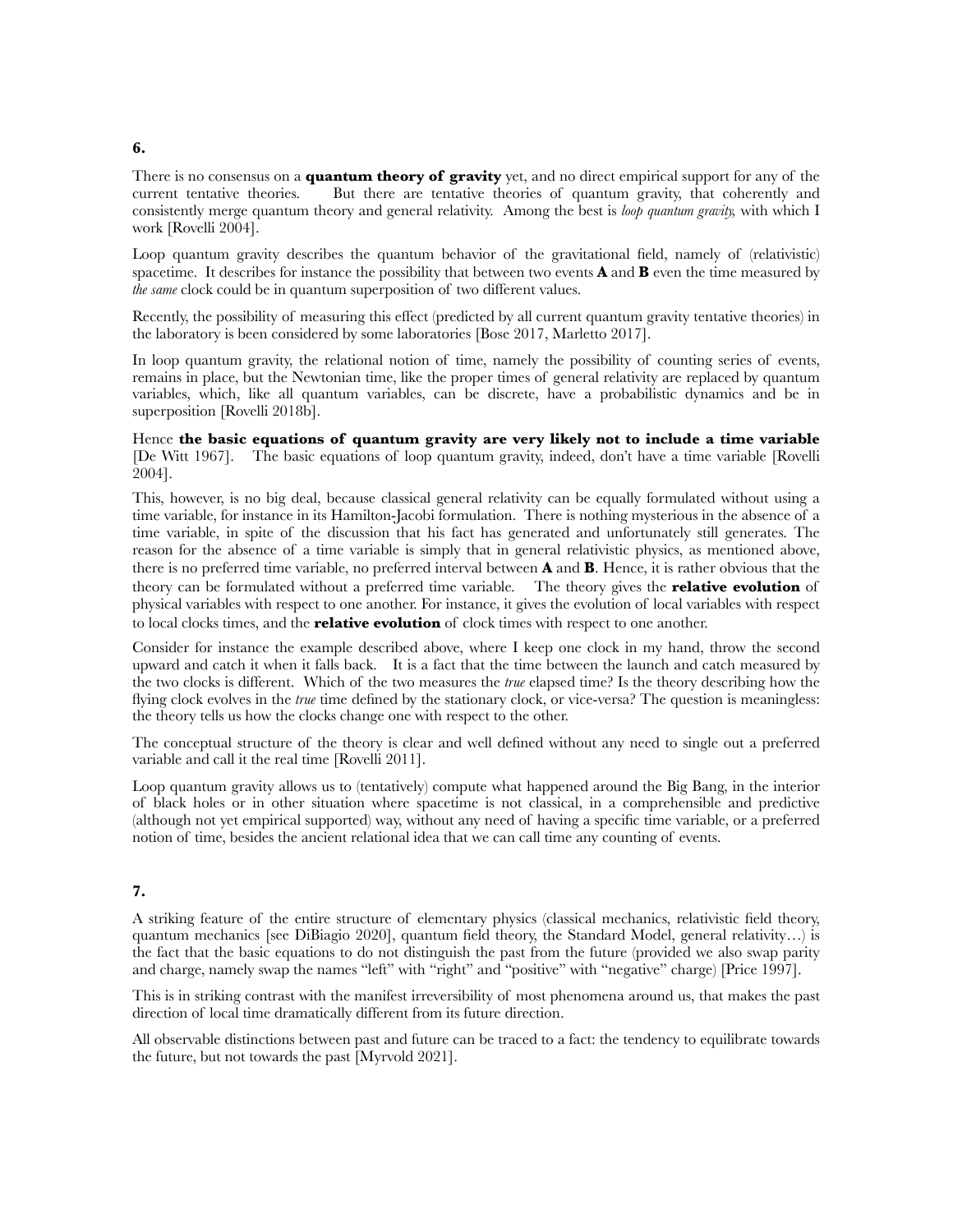Contrary to what the study of the statistical mechanics of gases suggests, in the real-world equilibration is generally very slow (the universe is still very far from equilibrium). Many realistic thermalization times are huge (in fact, cosmological). The Sun is hot, the Earth cool, after billions of years of slow equilibration.

While equilibration towards the future is intuitively comprehensible, the lack of equilibration towards the past is puzzling. This is usually denoted as the puzzle of the past low entropy, or the statement of the "past hypothesis". In the following paragraph I mention some current ideas on the possible ground of this macroscopic asymmetry: here I discuss what it implies about time.

The key to understand what this macroscopic asymmetry implies about time, it to realize that the difference between the past and the future pertains to the **macroscopic** description of phenomena only. **There is no way of even naming it, in terms of microphysics alone**. While some macroscopic histories (breaking eggs) are more commonly observed than their time reversals (eggs recombining), every single micro history is equally peculiar and equally unlikely to be found in the universe both in its ahead and in its time reversed version. (The reason is that no single microhistory is *ever* commonly observed.). It is only when we patch micro-histories in groups (when we coarse grain) that we begin to see irreversibility: in the past, the actual micro history of the world belongs to a macro state with an intact egg; in the future it belongs to a much wider macro state of broken eggs. **Irreversibility is a property of the macro-variables, not the microhistory**.

It is important to stress that the time orientation of *all* irreversible phenomena is grounded in this basic arrow of time. Irreversible phenomena are all macroscopic and statistical in nature. That is, they all exist thanks to a microphysics with many degrees of freedom where energy dissipates. Among these are the fact that we have traces of the past (and not corresponding traces of the future) [Rovelli 2020a], agency [Rovelli 2020b] and time travel [Lewis 1993]. The fact that all arrows of time depend on the entropic one is important and is often misunderstood.

An important consequence of this fact is that since phenomena like thinking, being conscious, and similar are all irreversible, they are necessarily macroscopic. They cannot be elementary.

The key point here is that time orientation is not a necessary property of some "elementary" basic notion of time. It is only a feature of the approximate notion of time we use in coarse grained "approximate" accounts of the natural phenomena. **The orientation of time is ubiquitous but is not fundamental**.

The time orientation of our thinking, of our living, of biology, of evolution, of the notion of causation that we employ, the abundance of traces of the past that has no equivalent in the future… all these phenomena are grounded in the macroscopic approximation. They are all (in a wide acceptation of the term) of entropic origin. The time of the microphysics has no orientation. There is no contradiction between this fact and the fact that we have any reason to believe that everything we observe supervenes on the microphysics.

This is strongly counterintuitive, but it is an inescapable consequence of what we have learned so far about the natural world. The very specific "temporal" features of the time variable has to be studied with statistic, thermodynamics [Rovelli 1993] and perhaps the lack of full information implied by quantum theory [Connes & Rovelli 1994], not in any *a priori* intuition about time flow. Our intuitions have developed for our macro world, no surprise they are misleading

## **8.**

The existence of the entropy gradient in the macroscopic account of our universe remains puzzling. It can be taken as a contingent fact or as a law ("the past hypothesis") [Albert 2000]. It might also be a perspectival phenomenon. **The possibility that the arrow of time is perspectival** [Rovelli 2016] is a speculative but intriguing possibility.

It is based on the fact that any macroscopic account of phenomena is determined a choice of macroscopic variables. This choice is not arbitrary: it is dictated by the available physical interactions with the system. Hence any macroscopic account is fundamentally relational: it is relative to a **second** physical system that interacts with the first via an interaction that involves only a (relatively) small number of varaibles: these variables are the macroscopic variables.

This observation opens up the intriguing possibility that the asymmetry of the arrow of time is not due to fact that the past microstate is by itself non-generic. Rather, it is due to the coarse graining defining the macro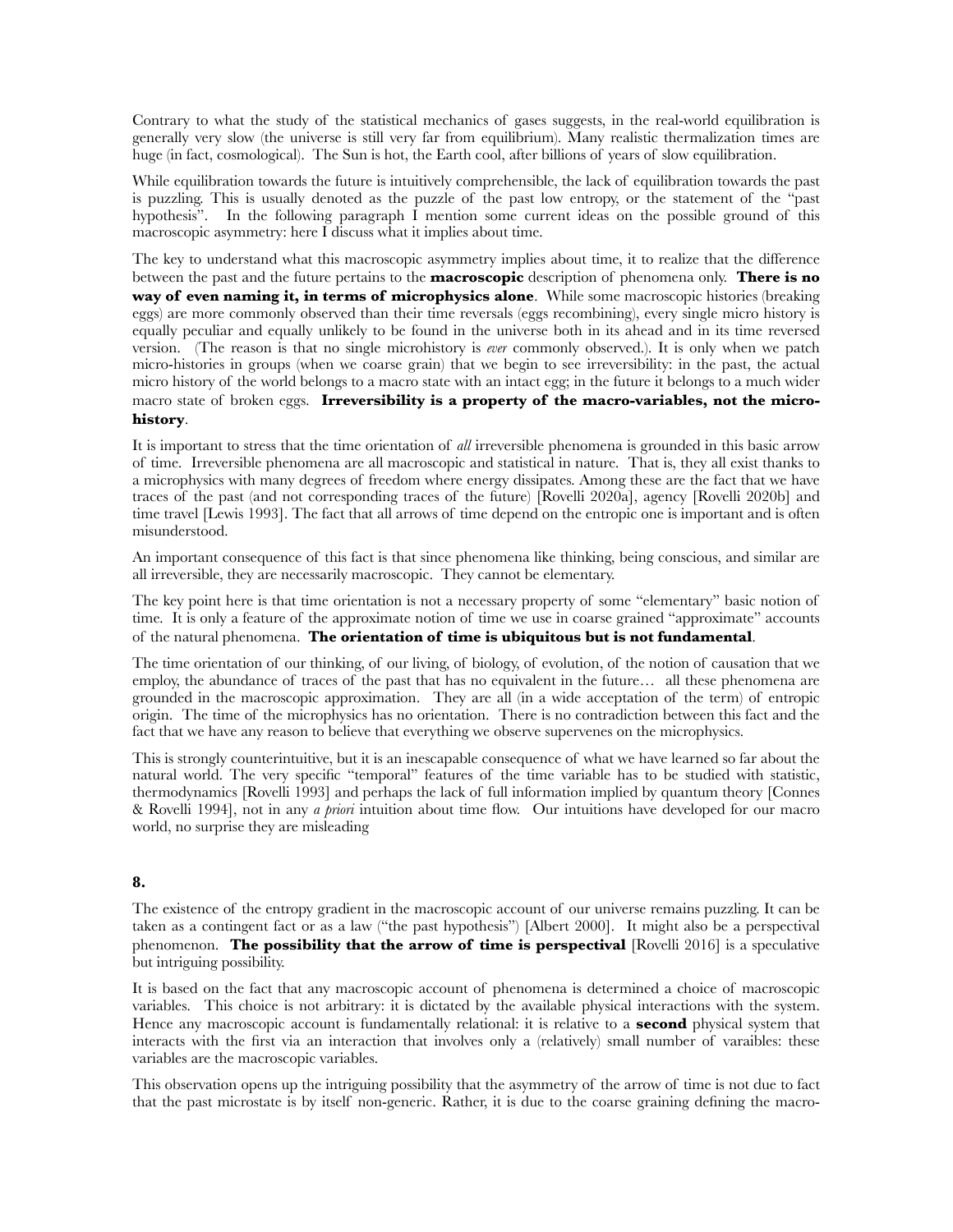physics. This is determined by the physical way we interact with the rest of the universe. Hence it may be that what is special is not the micro-history of the world, but our being part of a subset of the world that interacts with rest via relatively few macroscopic variables, *which define the peculiar coarse graining with respect to which there is an entropy gradient*.

If this is correct, the distinction between past and future could be a majestic phenomenon, but a perspectival one: like the apparent rotation of the universe around us. The rotation of the sky we observe around us is a perspectival phenomenon, due to the fact that we live on a spinning planet. It is real but perspectival phenomenon.

To understand time, as to understand all the phenomena we witness, we have to take into account the perspective from which we witness them [Ismael 2007].

#### **9.**

**Experiential time** is a far more complex phenomenon that physical time. I believe that a lot of confusion about time is based on the fact that we have a a rich temporal experience and we erroneously pretend to project it all over elementary physics, where it does not belong [Husserl 1928]. In this, we are as primitive as the ancient Greeks when they tried to understand the dynamics of the material world in terms of the "basic forces" of "love" and "hate".

Experiential time is generated by the way our brain works. A specific activity of the brain is to store information about its past events. This is possible precisely because the brain is a macroscopic object functioning in an environment far away from equilibrium, with a constant income of free energy (we live nearby an infernal furnace burning at 6000 degrees, the Sun). Hence the functioning of the brain does not make up a time arrow: it gets it from the macroscopic physics that defines it and the entropic time arrow of the environment.

The brain stores information in the form of memories and constantly retrieves and utilizes some of these memories. This has the effect that in a sense our experiential present is impregnated by aspects of the past.

Furthermore, recent neuroscience suggests that one of the main activities of the brain (if not *the* main activity) is to constantly compute possible futures trying to anticipate them [Buonomanno 2017]. Hence we equally live with vivid awareness of some future (possible) events.

The result of all this is that our experience includes a sort of temporal **window** formed by the set of events included in memories and anticipations. This is the window we actually call "time". (See the notion of *Lichtung*, in Heidegger 1950).

We presumably have this basic structure in common at least with mammals. Our species, on the other hand, is probably characterized by an increased span of this window, thanks to collective memory (and science) that give us access to larger chunks of past than other mammals, and a greatly increased capacity of future planning, compared to other mammals, that give us a wider, and perhaps richer (or poorer?) sense of the future.

In any case, we literally do not experience just the present, but also the past and the future. This experience of time depends on the fact that we have a brain. The beautiful clock in my living room keeps time much better than me, but it has no comparable experience of the past and the future in any remotely connected sense. It does not remember yesterday and is not waiting for tomorrow. Our experiential time is grounded in our complexity. The sense of the speed at which times flows, the nostalgia of the past, the anticipation of the future, all the rich phenomenology of our experience of time obviously are grounded in physics, but are not universal aspects of physical temporality.

Yet, it is hard to make abstraction from them. It is hard to renounce the intuition that the Big Bang, 14 billion year ago is "very far", while what happened 3 seconds ago is "just now", and to focus on the fact that the sense of closeness or distance is an effect of the specific capacity of our memory. The perceived speed at which time passes has obviously far more to do with the working time of our neurons than to anything pertaining to mere physics.

To understand time, we have to learn to separate our intuition about time, which is grounded in this rich experiential time, from the concepts of time that turn out to be needed to describe the events of nature. I think that too often we fail on this.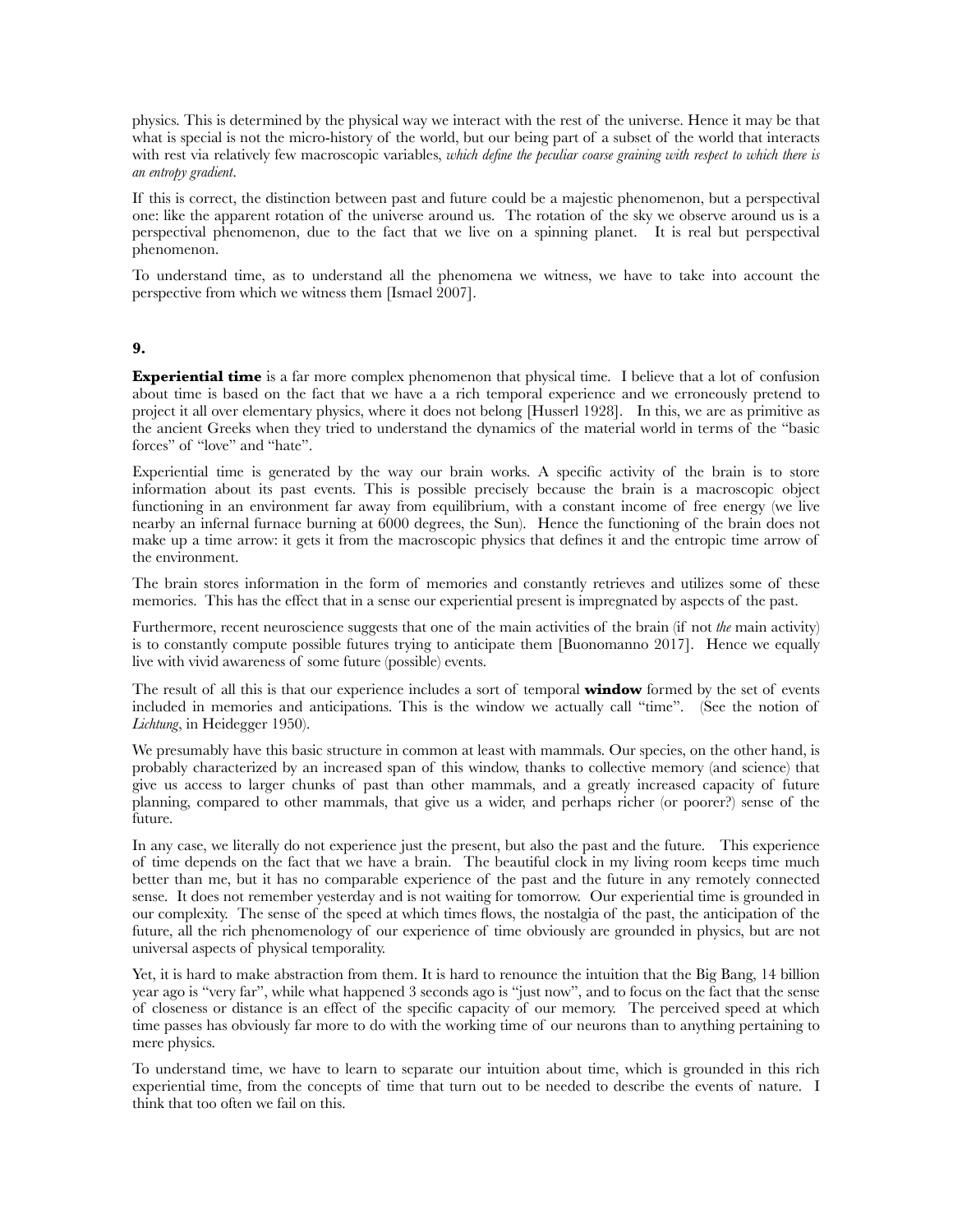# **10.**

Here is a brief table listing some notions of time with their properties

| <b>Time notion</b>                                   | Some typical properties                      | Ground                                      |
|------------------------------------------------------|----------------------------------------------|---------------------------------------------|
| <b>Experiential time</b>                             | Feels as having a flowing<br>speed.          | Brain structure                             |
| Irreversible time                                    | Oriented. Past differs from<br>future.       | Disregard microscopic degrees<br>of freedom |
| Newtonian time                                       | Unicity. Single now in the<br>universe.      | Disregard relativistic phenomena            |
| Special relativistic time                            | Independent from actual<br>events happening. | Disregard relativistic gravity              |
| Cosmological time                                    | Global.                                      | Disregard inhomogeneity                     |
| Proper time in general<br>relativity                 | Measured by local clocks.                    | Disregard quantum phenomena                 |
| Independent evolution variable<br>in quantum gravity | Arbitrary.                                   | Not needed to describe.<br>happenings       |
| <b>Relational time</b>                               | Always available.                            | Arbitrary counting of happenings            |

#### **10.**

Experiential time is not only heavily infiltrating and (mis-)guiding our intuition, when we try to understand the temporal structure of reality, but is also heavily emotionally charged.

Two of the most influential investigators of the nature of time, who are perhaps at the farthest extremes of the cultural spectrum, are Hans Reichenbach [Reichenbach 1958] and Martin Heidegger [Heidegger 2010]. Quite surprisingly both of them point out that much of philosophy —and other human enterprises— can be read as efforts to escape the anxiety that time causes.

I suspect that this anxiety is not just an emotional disturbance that fogs our efforts to get intellectual clarity about the notion of time. It is actually the other way around: time for us is largely precisely this anxiety, the emotional underpinning that drives the constant process of utilizing memories to build our future or protect us from it.

Separating these entrenched intuitive aspects of *time-for-us* form the temporal notions we use to organize and understand the physical world does not mean that we have to choose one of the two times as the true one, as opposite intellectual traditions unfortunately do. Indeed, I do not think that it makes much sense to say that experiential time is the *authentic* one, as some contemporary schools pretend, while natural time is constructed. Nor I think it makes much sense to say that physical time (which one?) is real, and what we experience is illusory, as other contemporary schools pretend.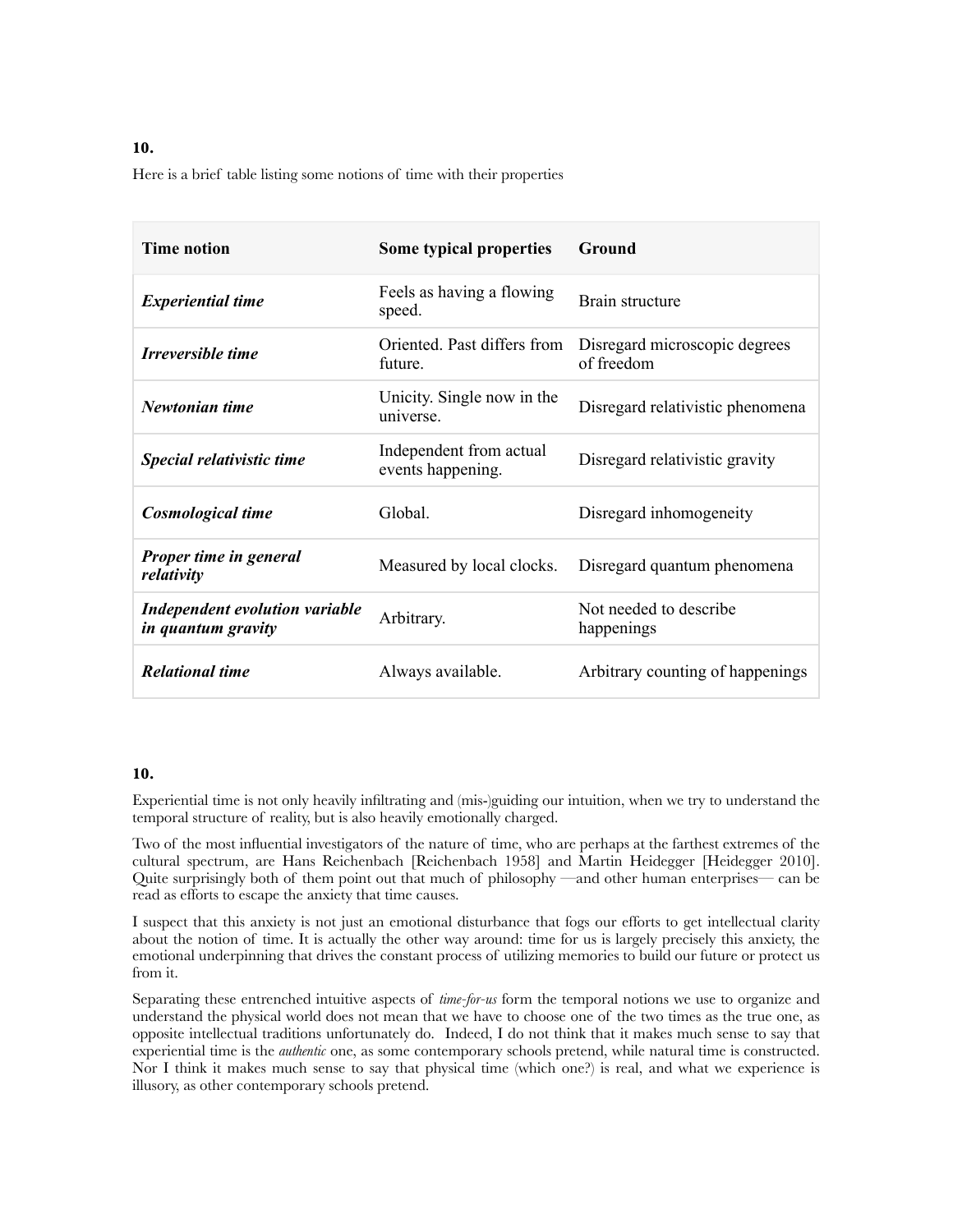To get clarity about the complex structure of the natural world, of which we are part, we have to distinguish the multiple layers that build up the complex phenomenology of time. We have to get some clarity about the multiplicity of structures that we negligently and generically call "time".

Albert, D. (2000). *Time and Chance*, Cambridge, Harvard University Press.

Aristotle. *Physics*, IV, 219 b 2; see also 232 b 22‒3, http://classics.mit.edu/Aristotle/physics.html.

Bose, S., Mazumdar, A., Morley, G. W., Ulbricht, H., Toroš, M., Paternostro, M., Geraci, A., Barker, P., Kim, M. S., & Milburn, G. (2017). *A Spin Entanglement Witness for Quantum Gravity*. Phys Rev Lett. 119.240401.

Buonomano, D. (2017). *Your Brain is a Time Machine: The Neuroscience and Physics of Time*, New York, Norton.

Connes A. and Rovelli C. (1994), 'Von Neumann Algebra Automorphisms and Time– Thermodynamics Relation in General Covariant Quantum Theories', *Classical and Quantum Gravity*, **11,** 2899–918.

De Witt, B.S. (1967). Quantum Theory of Gravity. I. The Canonical Theory. *Physical Review*, **160**, 1112–48.

Di Biagio, A., Donà, P., and Rovelli, C. (2020). *Quantum information and the arrow of time*. arXiv: 2010.05734.

Fraser, J.T (1975). *Of Time, Passion, and Knowledge*, New York, Braziller.

Heidegger, M. (1950), 'Holzwege', in *Gesamtausgabe*, vol. V, Klostermann, Frankfurt. *Off the Beaten Tracks,* Cambridge University, 2002.

Heidegger, M. (2010). *Being and Time*. Translated by Joan Stambaugh, revised by Dennis J. Schmidt. Albany, New York: SUNY Press.

Husserl, E. (1928) *Vorlesungen zur Phänomenologie des inneren Zeitbewusstseins*, Niemayer, Halle a. d. Saale. *The phenomenology of internal time-consciousness*, J.S. Churchill tr., Indiana Univ. Press, 2019.

Ismael, J.T. (2007), *The Situated Self.* New York, Oxford University Press.

Lewis, D. (1993). 'The Paradoxes of Time Travel', *American Philosophical Quarterly*, 13, 1976, pp. 145– 52, reprinted in *The Philosophy of Time*, eds. R. Le Poidevin and M. MacBeath, Oxford, Oxford University Press.

Marletto, C., & Vedral, V. (2017). Witness gravity's quantum side in the lab. *Nature*, **547**(7662), 156– 158. https://doi.org/10.1038/547156a

Myrvold, W. (2021). *Beyond Chance and Credence*, Oxford UP.

Newton I, *Philosophiae Naturalis Principia Mathematica*, Book I, def. VIII, scholium.

Price, H. (1997). *Time's Arrow and Archimedes' Point: New Directions for the Physics of Time*, Oxford Univ. Press.

Putnam, H (1967). 'Time and Physical Geometry', *Journal of Philosophy*, 64, pp. 240–7.

Reichenbach, H. (1958). *The philosophy of space and time*. New York, Dover.

Rovelli C (1993), 'Statistical Mechanics of Gravity and the Thermodynamical Origin of Time', *Classical and Quantum Gravity*, **10**, 1549–66.

Rovelli, C (2004). *Quantum Gravity*, Cambridge University Press.